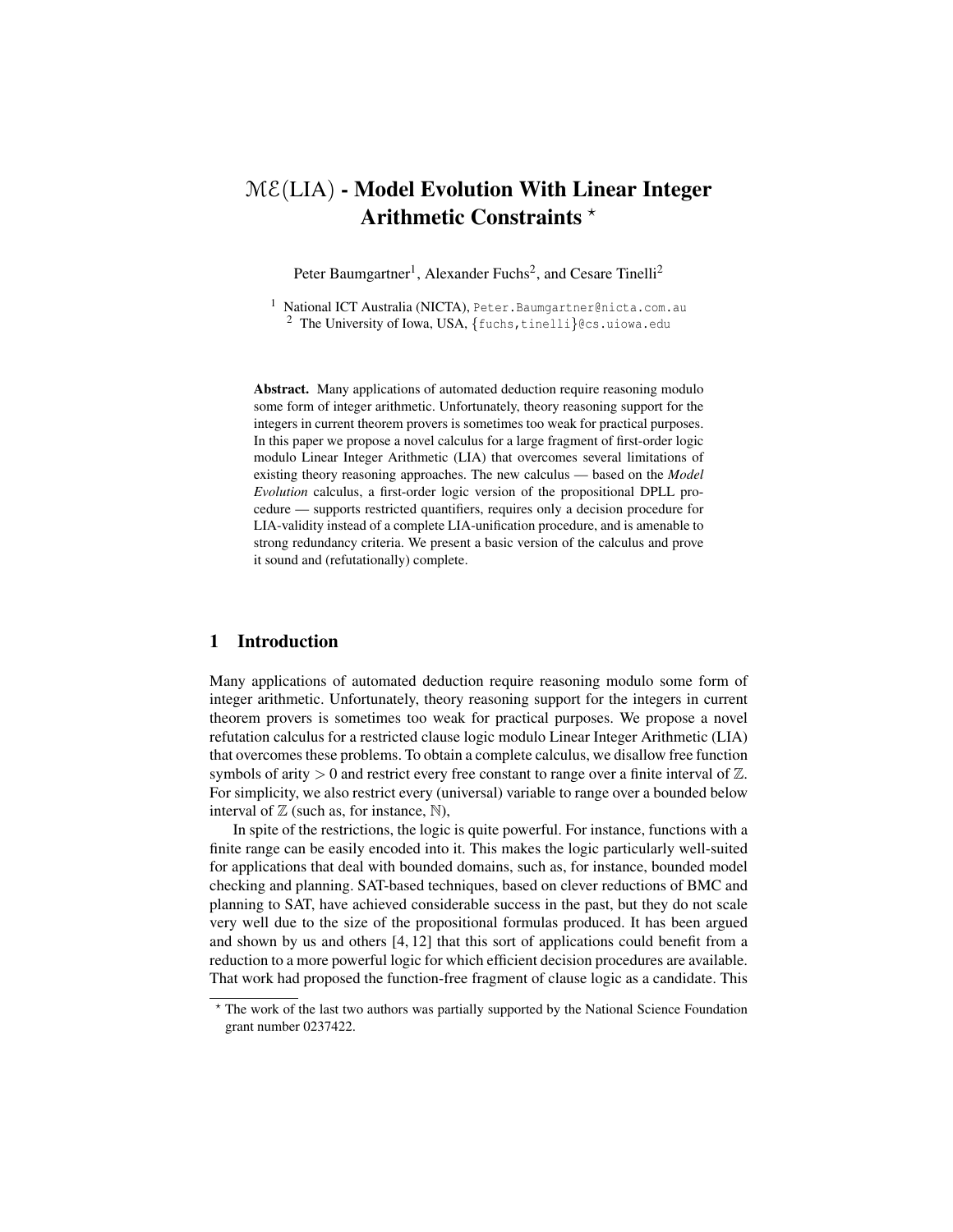paper takes that proposal a step further by adding integer constraints to the picture. The ability to reason natively about the integers can provide a reduction in search space even for problems that do not originally contain integer constraints. The following simple example from finite model reasoning demonstrates this:<sup>3</sup>

$$
a:[1..100] \qquad P(a) \qquad \neg P(x) \leftarrow 1 \leq x \wedge x \leq 100 \ .
$$

The clause set above is unsatisfiable because the interval declaration  $a$ : [1..100] for the constant *a* together with the unit clause  $P(a)$  permit only models that satisfy one of  $P(1), \ldots, P(100)$ . Such models however falsify the third clause. Finite model finders, e.g., need about 100 steps to refute the clause set, one for each possible value of *a*. Our  $ME(LIA)$  calculus, on the other hand, reasons directly with integer intervals and allows a refutation in  $O(1)$  steps. See Section 2 for an in-depth discussion of another example.

The calculus we propose is derived from the *Model Evolution* calculus (ME) [7], a first-order logic version of the propositional DPLL procedure. The new calculus,  $ME(LIA)$ , shares with  $ME$  the concept of *evolving* interpretations in search for a model for the input clause set. The crucial insight that leads from  $M\mathcal{E}$  to  $M\mathcal{E}(LIA)$  lies in the use of the ordering  $\langle$  on integers in ME(LIA) instead of the instantiation ordering on terms in ME. This then allows  $M\mathcal{E}(LIA)$  to work with concepts over integers that are similar to concepts used in  $M\mathcal{E}$  over free terms. For instance, it enables a strong redundancy criterion that is formulated, ultimately, as certain constraints over LIA expressions. All that requires (only) a decision procedure for the full fragment of LIA instead of a complete enumerator of LIA-unifiers.

For space constraints, we present only a basic version of the calculus. We refer the reader to a longer version of this paper [6] for extensions and improvements.

*Related work.* Most of the related work has been carried out in the framework of the resolution calculus. One of the earliest related calculi is theory resolution [15]. In our terminology, theory resolution requires the enumeration of a complete set of solutions of constraints. The same applies to various "theory reasoning" calculi introduced later [2, 9]. In contrast, in ME(LIA) all background reasoning tasks can be reduced to *satisfiability checks* of (quantified) constraint formulas. This weaker requirement facilitates the integration of a larger class of solvers (such as quantifier elimination procedures) and leads to potentially far less calls to the background reasoner. For an extreme example, the clause  $\neg$ (0 < *x*) ∨ *P*(*x*) has, by itself, infinitely many most general LIA-unifiers (the theory reasoning analogous of most general unifiers), namely  $\{x \mapsto 1\}, \{x \mapsto 2\},\ldots$ , the most general solutions of the constraint  $(0 \lt x)$  with respect to the term instantiation ordering. Thus, any calculus based on the computation of complete sets of (most general) solutions of LIA-constraints may need to consider all of them. In contrast, in  $ME(LIA)$ , or in other calculi based on *satisfiability* alone, notably Bürckert's *constrained resolution* [8], it is enough just to check that a constraint like  $(0 \lt x)$  is LIA-satisfiable.

Constrained resolution is actually more general than  $M\mathcal{E}(LIA)$ , as it admits background theories with (infinitely, essentially enumerable) many models, as opposed to the single fixed model that  $M\&L(LIA)$  works with.<sup>4</sup> On the other hand, constraint resolution does not admit free constant or function symbols—unless they are considered as

 $\frac{3}{3}$  The predicate symbol  $\leq$  denotes less than or equal on integers.

<sup>&</sup>lt;sup>4</sup> Extending  $M\mathcal{E}(LIA)$  correspondingly is future work.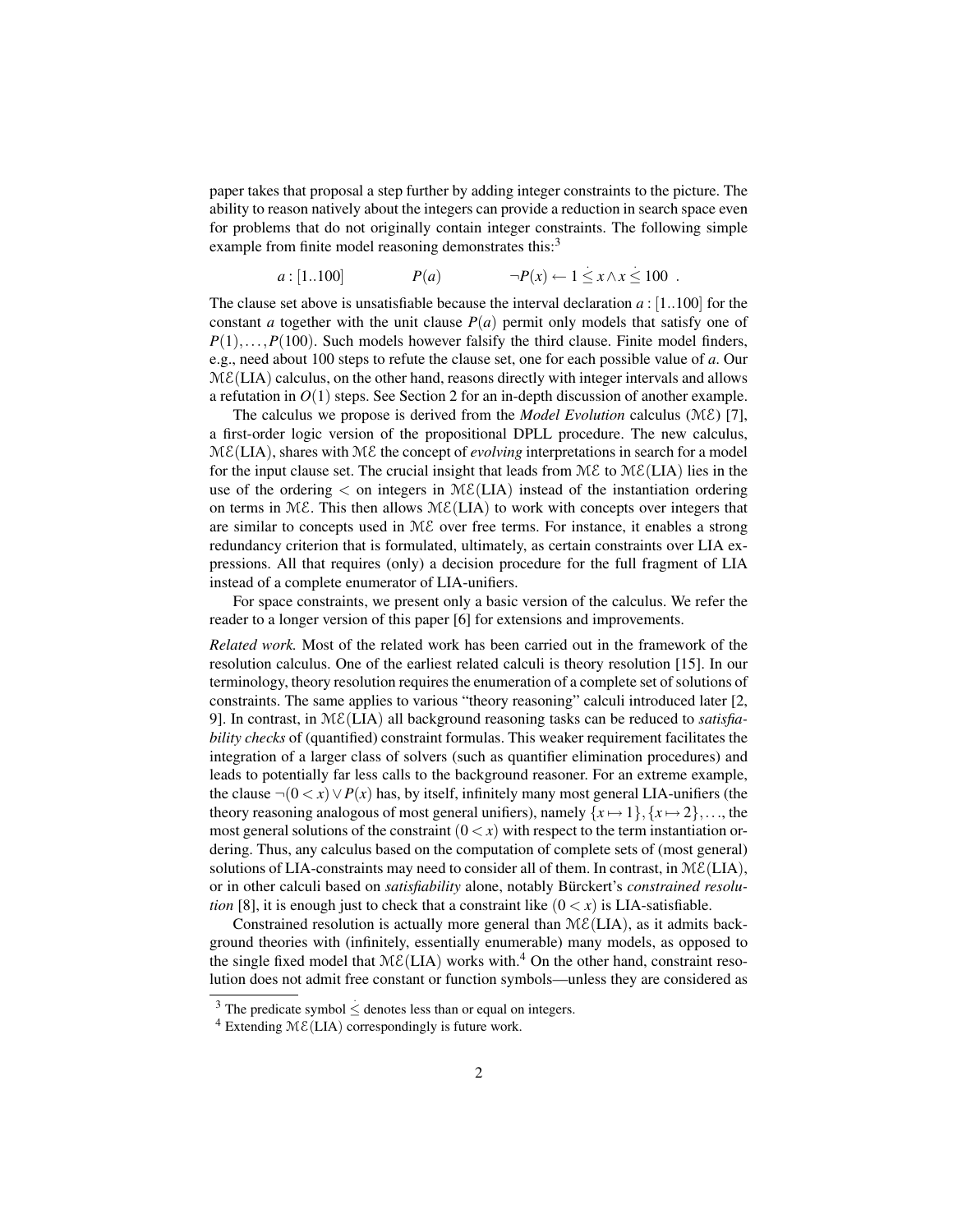part of the background theory, which is pointless since specialized background theory reasoners do not accept free symbols. The most severe drawback of constraint resolution, however, is the lack of redundancy criteria.

The importance of powerful redundancy criteria has been emphasized in the development of the modern theory of resolution in the 1990s [14]. With slight variations they carry over to *hierarchical superposition* [1], a calculus that is related to constraint resolution. The recent calculus in [11] integrates dedicated inference rules for Linear Rational Arithmetic into superposition. In [7, e.g.] we have described conceptual differences between ME, further *instance based methods* [3] and other (resolution) calculi. Many of the differences carry over to the constraint-case, possibly after some modifications. For instance,  $M\mathcal{E}(LIA)$  *explicitly*, like  $M\mathcal{E}$ , maintains a candidate model, which gives rise to a redundancy criterion different to the ones in superposition calculi. Also it is known that instance-based methods decide different fragments of first-order logic, and the same holds true for the constraint-case.

Over the last years, *Satisfiability Modulo Theories* has become a major paradigm for theorem proving modulo background theories. In one of its main approaches, DPLL(*T*), a DPLL-style SAT-solver is combined with a decision procedure for the quantifier-free fragment of the background theory  $T$  [13]. DPLL $(T)$  is essentially limited to the ground case. In fact, addressing this intrinsic limitation by lifting  $DPLL(T)$  to the first-order level is one of the main motivations for the  $M\mathcal{E}(LIA)$  calculus (much like  $M\mathcal{E}$  was motivated by the goal of lifting the propositional DPLL procedure to the first-order level while preserving its good properties). At the current stage of development the core of the procedure—the Split rule—and the data structures are already lifted to the first-order level. We are working on an enhanced version with additional rules, targeting efficiency improvements. With these rules then  $M\mathcal{E}(LIA)$  can indeed be seen as a proper lifting of  $DPLL(T)$  to the first-order level (within recursion-theoretic limitations).

# 2 Calculus Preview

It is instructive to discuss the main ideas of the  $M\mathcal{E}(LIA)$  calculus with a simple example before defining the calculus formally. Consider the following two unit *constrained clauses* (formally defined in Section 3):<sup>5</sup>

$$
P(x) \leftarrow a < x \qquad (1) \qquad \qquad \neg P(x) \leftarrow x \doteq b \qquad (2)
$$

where *a*,*b* are free constants, which we call *parameters*, *x*, *y* are (implicitly universally quantified) variables, and  $a \le x$  and  $x = b$  are the respective constraints of clause (1) and (2). The restriction that all parameters range over some finite integer domain is achieved with the global constraints  $a : [1..10], b : [1..10]$ . Informally, clause (1) states that there is a value of *a* in  $\{1, \ldots, 10\}$  such that  $P(x)$  holds for all integers *x* greater than *a*. Similarly for clause (2).

The clause set above is satisfiable in any expansion of the integers structure *Z* to  ${a,b,P}$  that maps *a*,*b* into  ${1,...,10}$  with  $a > b$ . The calculus will discover that and compute a data structure that denotes exactly all these expansions. To see how

 $\frac{1}{5}$  The predicate symbol  $\dot{=}$  denotes integer equality and  $\dot{\neq}$  stands for  $\neg(\cdot \dot{=} \cdot)$ ; similarly for  $\langle$ .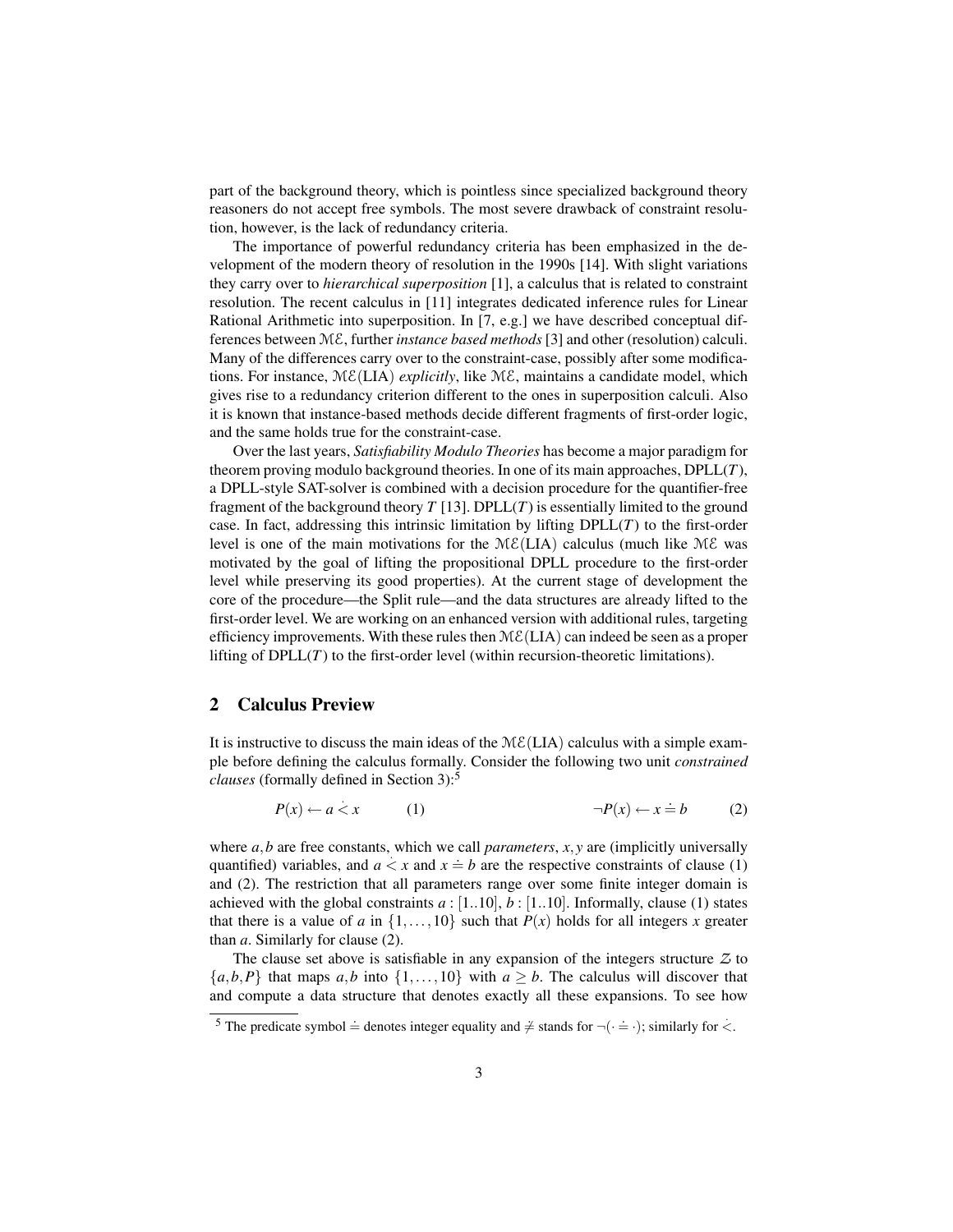

Fig. 1: Derivation example. Closed branches are marked with the number of the clause used to close them.

this works, it is best to describe the calculus' main operations using a semantic tree construction, illustrated in Figure 1. Each branch in the semantic tree denotes a finite set of first-order interpretations that are expansions of *Z*. These interpretations are the key to understanding the working of the calculus. The calculus' goal is to construct a branch denoting a set of interpretations that are each a model of the given clause set and the global parameter constraints, or to show that there is no such model.

In the example in Figure 1a, the initial single-node tree denotes all interpretations that interpret *a* and *b* over  $\{1, \ldots, 10\}$  and falsify *by default* all ground atoms of the form  $P(n)$  where *n* is an integer constants (e.g.,  $P(-1)$ ,  $P(4)$ ,...). Each of these (100) interpretations falsifies clause (1). The calculus detects that and tries to fix the problem by changing the set of interpretations in two essentially complementary ways. It does that by computing a *context unifier* and applying the *Split* inference rule (both defined later) which extends the tree as in Figure 1b. With the addition of the *constrained literal* .  $P(x) | a \lt x$ , the left branch of the new tree now denotes all interpretations that interpret *a* and *b* as before but satisfy  $P(n)$  only for values of *n* greater than *a*.

The right branch in Figure 1b still denotes the same set of interpretations as in the . original branch. However, the presence of  $\neg P(x) \mid a < x$  now imposes a restriction on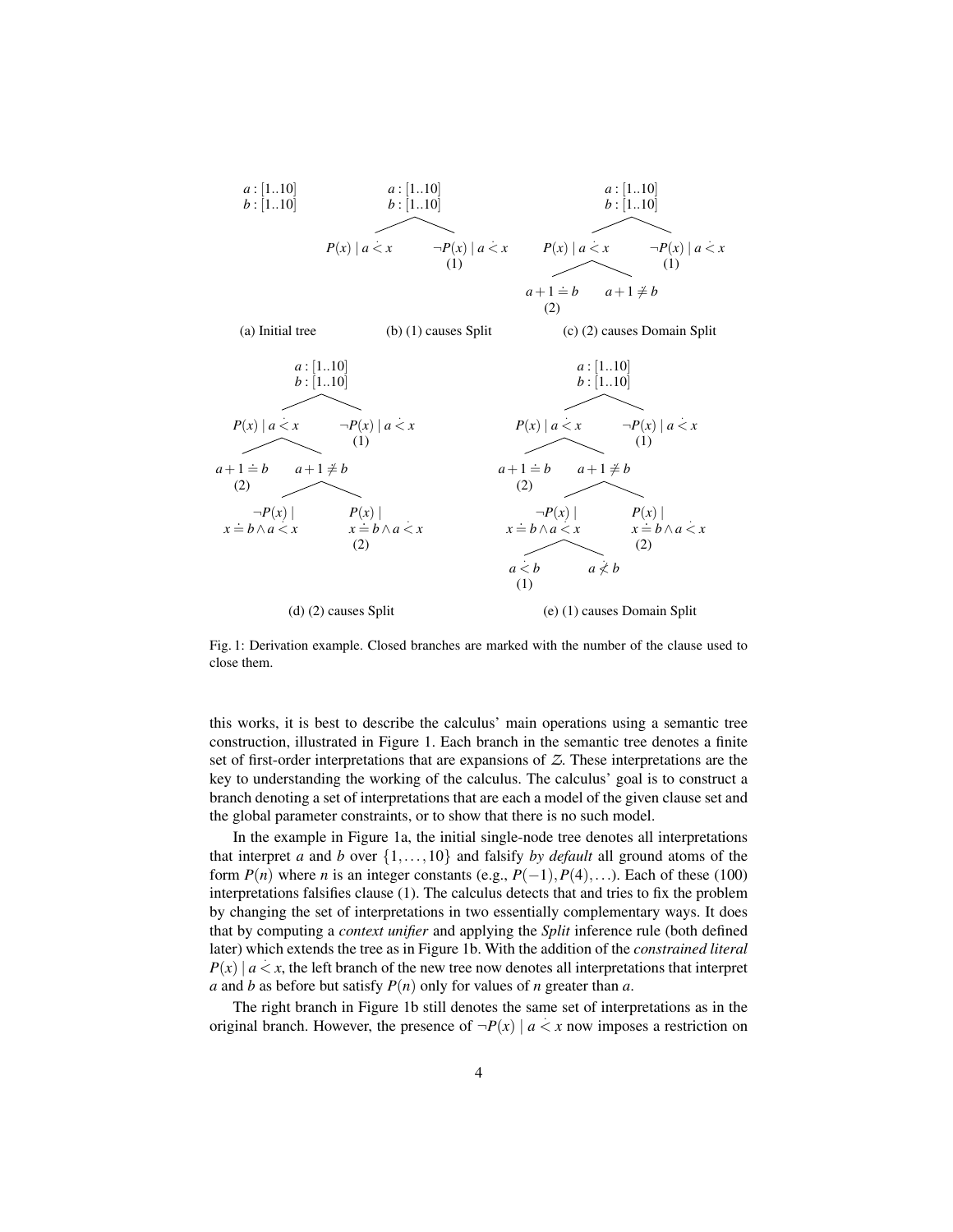later extensions of the branch. To explain how, we must observe first that in the calculus the set of solutions of any constraint (which are integer tuples) is a well-founded poset. Hence, each satisfiable constraint has *minimal solutions*. Now, if a branch in the semantic tree contains a literal  $L(x_1,...,x_k)$  | *c* where *c* is a satisfiable constraint over the variables  $x_1, \ldots, x_n$ , each associated interpretation *I* satisfies  $L(n_1, \ldots, n_k)$  where  $(n_1, \ldots, n_k)$  is one of the minimal solutions of *c* in *I*. Further extensions of the branch must maintain  $L(n_1,...,n_k)$  satisfied. This minimal solution is commited to at the time the literal is added to the semantic tree. In the right branch of Figure 1b a (unique) . minimal solution of  $a \le x$  is  $a+1$  for all interpretations. This entails that  $\neg P(a+1)$  is *permanently valid* in the branch in the sense that  $(i)$   $\neg P(a+1)$  holds in every interpretation of the branch *and* (*ii*) no extensions of the branch are allowed to change that. As a consequence, the right branch permanently falsifies clause (1), and so it can be closed.

Similarly,  $P(a+1)$  is permanently valid in the left branch of Figure 1b.<sup>6</sup> In interpretations of the branch where  $a + 1 = b$  this is a problem because there clause (2) is falsified. Since the branch also has interpretations where  $a+1 \neq b$ , the calculus makes progress by splitting on  $a + 1 \doteq b$ . This is done with the *Domain Split* rule, leading to the tree in Figure 1c. The leftmost branch there denotes only interpretations where  $a+1=b$ . That branch can be closed because it permanently falsifies clause (2). It is worth pointing out that domain splits like the above, identifying "critical" cases of parameter assignments, can be computed deterministically. They do not need not be guessed.

We skip the rest of the derivation, and just note that the trees in Figure 1d and Figure 1e are obtained by applying Split and Domain Split, respectively. As for the branch ending in  $a \nless b$ , all its interpretations satisfy  $P(n)$  for all  $n > a$  (because the constraint in  $\neg P(x) | x = b \land a < x$  is now unsatisfiable) and falsify  $P(b)$  (by default, because  $a \nless b$ ). It follows that they all satisfy the clause set. The calculus recognizes that and stops. Had the clause set been unsatisfiable, the calculus would have generated a tree with closed branches only.

Note how the calculus found a model, in fact a set of models, for the input clause set without having to enumerate all possible values for the parameters *a* and *b*, resorting instead to much more course-grained domain splits. In its full generality, the calculus still works as sketched above. Its formal description is, however, more complex because the calculus handles constraints with more than one (free) variable, and does not require the computation of explicit, symbolic representations of minimal solutions.

## 3 Constraints and Constrained Clauses

The new calculus works with clauses containing parametric linear integer constraints, which we call here simply constraints. These are *any first-order formulas* over the signature  $\Sigma_{\mathcal{Z}}^{\Pi} = \{\equiv, \langle \cdot, +, -, 0, \pm 1, \pm 2, ...\} \cup \Pi$ , where  $\Pi$  is a finite set of constant symbols not in  $\Sigma_z = \Sigma_z^{\Pi} \setminus \Pi$ . The symbols of  $\Sigma_z$  have the expected arity and usage. Following a common math terminology, we will call the elements of  $\Pi$  parameters. We will use,

 $\overline{6}$  In DPLL terms, the split with  $P(x) | a < x$  and  $\neg P(x) | a < x$  is akin to a split on the complementary literals  $P(a+1)$  and  $\neg P(a+1)$ . The calculus soundness proof relies in essence on this observation.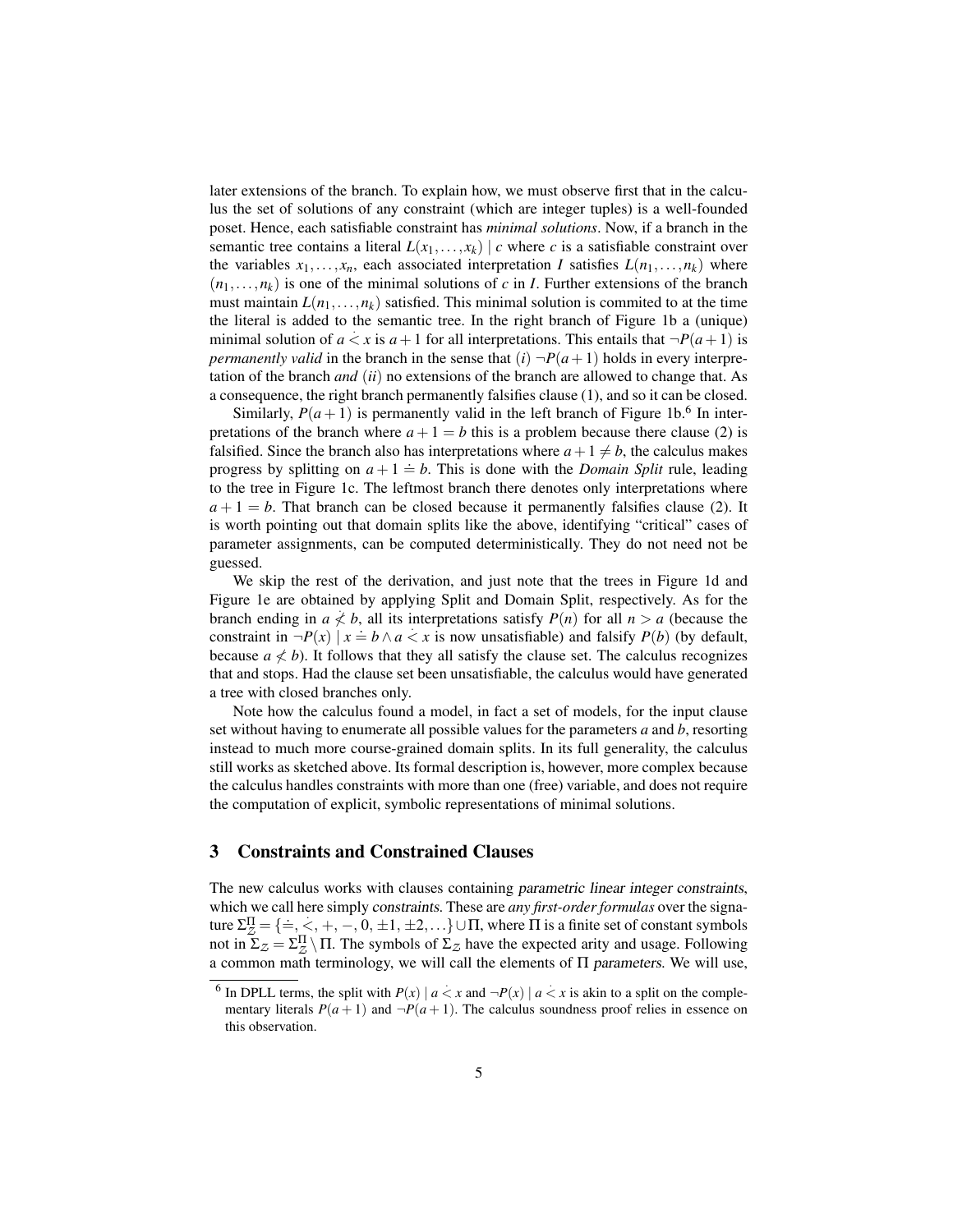possibly with subscripts, the letters *m*,*n* to denote the integer constants (the constants in  $\Sigma_z$ ); *a*,*b* to denote parameters; *x*, *y* to denote variables (chosen from an infinite set *X*); *s*,*t* to denote terms over  $\Sigma_{Z}^{\Pi}$ , and *l* to denote literals.

We write *t* :  $[m..n]$  as an abbreviation of  $m \le t \wedge t \le n$ . We denote by  $\exists c$  (resp.  $\forall c$ ) the existential (resp. universal) closure of the constraint *c*, and by  $\pi x c$  the projection of *c* on **x**, i.e.,  $\exists y \ c$  where **y** is a tuple of all the free variables of *c* that are not in the variable tuple **x**. We use the predicate symbol  $\leq$  also to denote the component-wise extension of the integer ordering  $\leq$  to integer tuples (for any tuple size),  $\leq_\ell$  to denote the lexicographic extension of  $\leq$  to integer tuples, and  $\lt$  and  $\lt$  to denote their respective strict version.<sup>7</sup>

A constraint is ground if it contains no variables, closed if it contains no free variables.<sup>8</sup> We define a satisfaction relation  $\models$  z for closed parameter-free constraints as follows:  $\models$ <sub>Z</sub> *c* if *c* is satisfied in the standard sense in the structure Z of the integers—the one interpreting the symbols of  $\Sigma_z$  in the usual way over the universe  $\mathbb Z$ . A parameter valuation α, a mapping from Π to  $\mathbb{Z}$ , determines an expansion  $\mathcal{Z}_\alpha$  of  $\mathbb{Z}$  to the signature  $Σ_Z^{\Pi}$  that interprets each *a* ∈ Π as α(*a*). For each parameter valuation α and closed constraint *c* we write  $\alpha \models z$  *c* to denote that *c* is satisfied in  $Z_{\alpha}$ . A (possibly non-closed) constraint *c* is  $\alpha$ -satisfiable if  $\alpha \models_z \exists c$ .

For finite sets Γ of closed constraints we denote by *Mods*(Γ) the set of all valuations  $\alpha$  such that  $\alpha \models_z \Gamma$ . We write  $\Gamma \models_z c$  to denote that  $\alpha \models_z c$  for all  $\alpha \in Mod_s(\Gamma)$ . For instance, *a* : [1 . 10]  $\models$   $\exists$   $x$  *x* < *a* but *a* : [1 . 10]  $\not\models$   $\exists$   $x$  (5 < *x* ∧ *x* < *a*).

If *e* is a term or a constraint,  $y = (y_1, \ldots, y_k)$  is a tuple of distinct variables containing the free variables of *e*, and  $\mathbf{t} = (t_1, \ldots, t_k)$ , we denote by  $e[\mathbf{t}/\mathbf{y}]$  the result of simultaneously replacing each free occurrence of  $y_i$  in  $e$  by  $t_i$ , possibly after renaming *e*'s bound variables as needed to avoid variable capturing. We will write just *e*[t] when y is clear from context. With a slight abuse of notation, when x is a tuple of distinct variables, we will write  $e[X]$  to denote that the free variables of *e* are included in **x**.

For any valuation  $\alpha$ , a tuple **m** of integer constants is an  $\alpha$ -solution of a constraint *c*[**x**] if  $\alpha \models z c$ [**m**]. For instance,  $\{a \mapsto 3\} \models z c$ [4,1], where  $c[x, y] = (a = x - y)$ .

The example in the introduction demonstrated the role of minimal solutions of (satisfiable) constraints. However, minimal solutions need not always exist—consider e.g. . the constraint  $x < 0$ . We say that a constraint *c* is admissible iff for all parameter valuations  $\alpha$ , if *c* is  $\alpha$ -satisfiable then the set of  $\alpha$ -solutions of *c* contains finitely many minimal elements with respect to  $\leq$ , each of which we call a minimal  $\alpha$ -solution of *c*. *From now on we always assume that all constraints are admissible*. Note that admissibility can be easily enforced by conjoining a given constraint  $c[x]$  with the constraint  $n \leq x$  for some tuple **n** of integer constants.

As indicated in Section 2, the calculus needs to analyse constraints and their minimal solutions. We stress that for the calculus to be effective, it need not actually *compute* minimal solutions. Instead, it is enough for it to work with constraints that *denote* each of the minimal α-solutions  $m_1,...,m_n$  of an α-satisfiable constraint  $c[x]$ . This can be done with the formulas  $\mu_k c$  defined below, where y is a tuple of fresh variables with the

<sup>7</sup> We remark that each of the new symbols is definable in the given constraint language.

<sup>8</sup> Note that a ground or closed constraint can contain parameters.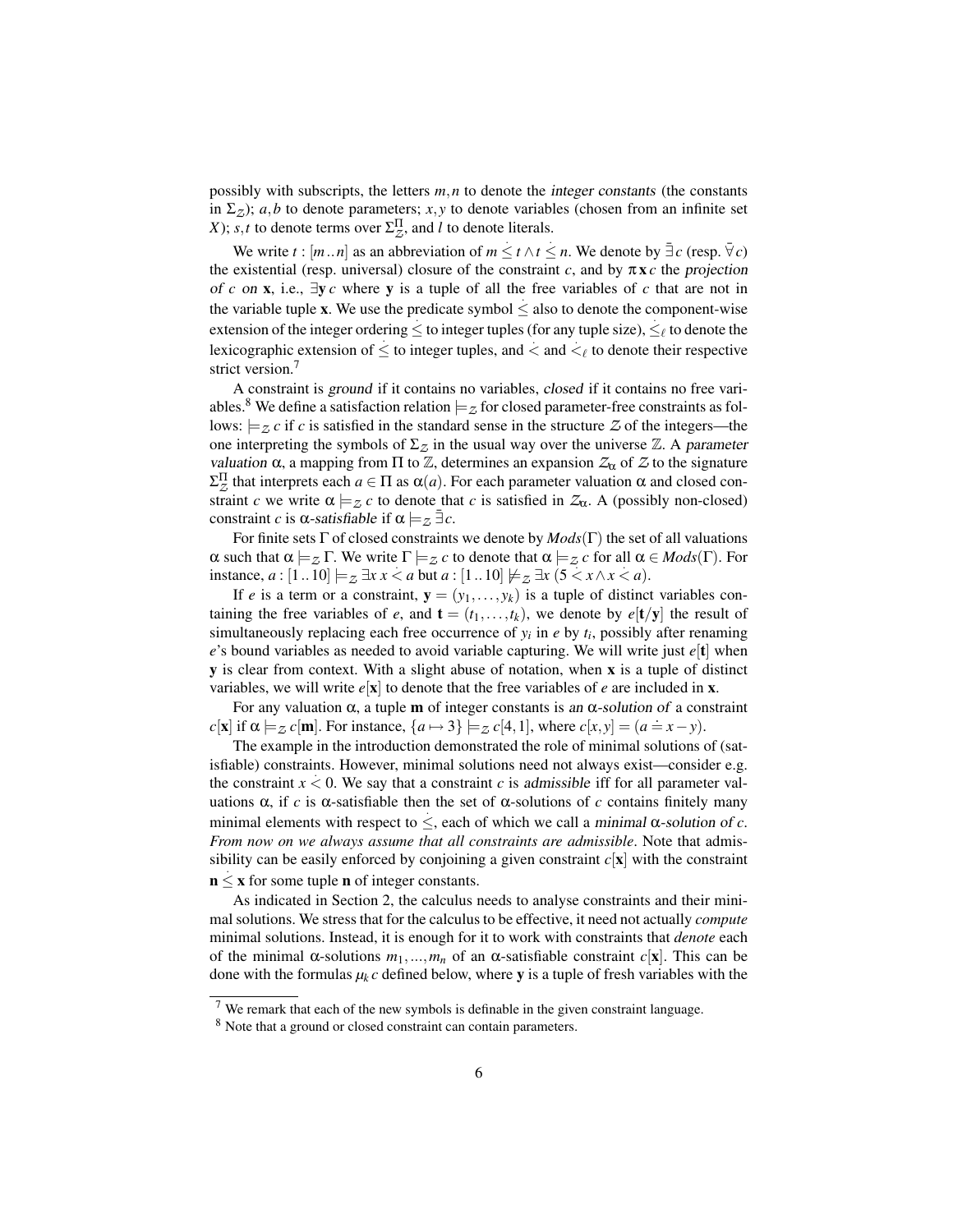same length as **x** and  $k \geq 1$ .<sup>9</sup>

$$
\mu c \stackrel{\text{def}}{=} c \land \forall \mathbf{y} \left( c[\mathbf{y}] \to \neg (\mathbf{y} < \mathbf{x}) \right) \qquad \qquad \mu_{\ell} c \stackrel{\text{def}}{=} c \land \forall \mathbf{y} \left( c[\mathbf{y}] \to \mathbf{x} \leq_{\ell} \mathbf{y} \right)
$$
\n
$$
\mu_{k} c \stackrel{\text{def}}{=} \mu_{\ell} \left( \neg (\mu_{1} c) \land \dots \land \neg (\mu_{k-1} c) \land (\mu_{\ell}) \right)
$$

Recalling that *c* is admissible, it is easy to see that for any valuation  $\alpha$ ,  $\mu c$  has at most *n* α-solutions (for some *n*): the *n* minimal α-solutions of *c*, if any. If *c* is α-satisfiable, Let  $m_1, ..., m_n$  be the enumeration of these solutions in the lexicographic order  $\leq_{\ell}$ . Observing that  $\leq_\ell$  is a linearization of  $\leq$ , it is also easy to see that  $\mu_\ell c$  has exactly one α-solution: *m*<sub>1</sub>. Similarly, for  $k = 1, ..., n$ ,  $\mu_k c$  has exactly one α-solution: *m<sub>k</sub>* (this is thanks to the additional constraint  $\neg(\mu_1 c) \wedge \cdots \wedge \neg(\mu_{k-1} c)$ , which excludes the previous minimal α-solutions, denoted by  $μ_1 c$ , ...,  $μ_{k-1}$ . For  $k > n$ ,  $μ_k c$  is never α-satisfiable. This is a formal statement of these claims:

Lemma 1. *Let* α *be an assignment and c an admissible constraint. Then, there is an n* ≥ 0 *such that µ*<sup>1</sup> *c*,...,*µ<sup>n</sup> c have unique, pairwise different* α*-solutions, which are all minimal*  $\alpha$ *-solutions of c. Furthermore, for all*  $k > n$ ,  $\mu_k c$  *is not*  $\alpha$ *-satisfiable.* 

For example, if  $c[(x, y)] = a \le x \wedge a \le y \wedge \neg(x = y)$  then  $\mu_{\ell}c$  is semantically equivalent (≡) to  $x = a \land y = a + 1$ ,  $\mu c \equiv (x = a \land y = a + 1) \lor (x = a + 1 \land y = a)$ ,  $\mu_1 c \equiv$  $(x = a \land y = a + 1), \mu_2 c = (x = a + 1 \land y = a)$  and  $\mu_3 c$  is not  $\alpha$ -satisfiable, for any  $\alpha$ .

As we will see later, the calculus compares lexicographically minimal  $\alpha$ -solutions of constraints that have a *single* minimal solution. With such constraints it is enough to compare their least α-solutions with respect to  $\leq_\ell$ . This is done with the following comparison operators over constraints, where x and y are disjoint vectors of variables of the same length:

$$
c <_{\mu_{\ell}} d \stackrel{\text{def}}{=} \exists {\mathbf{x}} \exists {\mathbf{y}} \, (\mu_{\ell} c[{\mathbf{x}}] \wedge \mu_{\ell} d[{\mathbf{y}}] \wedge {\mathbf{x}} <_{\ell} {\mathbf{y}}) \qquad c \doteq \mu_{\ell} d \stackrel{\text{def}}{=} \exists {\mathbf{x}} \, (\mu_{\ell} c[{\mathbf{x}}] \wedge \mu_{\ell} d[{\mathbf{x}}])
$$

In words, the formula  $c \lt_{\mu_\ell} d$  is  $\alpha$ -satisfiable iff the least  $\alpha$ -solutions of *c* and *d* exist, and the former is  $\langle e^{\text{t}} \rangle$  and  $\alpha$  and  $\alpha$  and  $\alpha$  and  $\alpha$  and  $\alpha$  and  $\alpha$  and  $\alpha$  and  $\alpha$  and  $\alpha$  and  $\alpha$  and  $\alpha$  and  $\alpha$  and  $\alpha$  and  $\alpha$  and  $\alpha$  and  $\alpha$  and  $\alpha$  and  $\alpha$  and  $\alpha$  and  $\alpha$  and  $\alpha$  solutions.

From the above, it is not difficult to show the following.

**Lemma 2 (Total ordering).** Let  $\alpha$  be a parameter valuation, and c[x] and d[x] two α*-satisfiable (admissible) constraints. Then, exactly one of the following cases applies:* . .  $(i)$   $\alpha \models z$   $c \leq_{\mu_{\ell}} d$ ,  $(ii)$   $\alpha \models z$   $c =_{\mu_{\ell}} d$ , or  $(iii)$   $\alpha \models z$   $d \leq_{\mu_{\ell}} c$ .

We stress that the restriction to  $\alpha$ -satisfiable constraints is essential here. If *c* or *d* is not  $\alpha$ -satisfiable, then none of the listed cases applies.

### 3.1 Constrained Clauses

We now expand the signature  $\Sigma^{\Pi}_{Z}$  with a finite set of free predicate symbols, and denote the resulting signature by  $\Sigma$ . The language of our logic is made of sets of admissible

<sup>&</sup>lt;sup>9</sup> The notations  $\forall x c$  and  $\exists x c$  stand just for *c* when x is empty.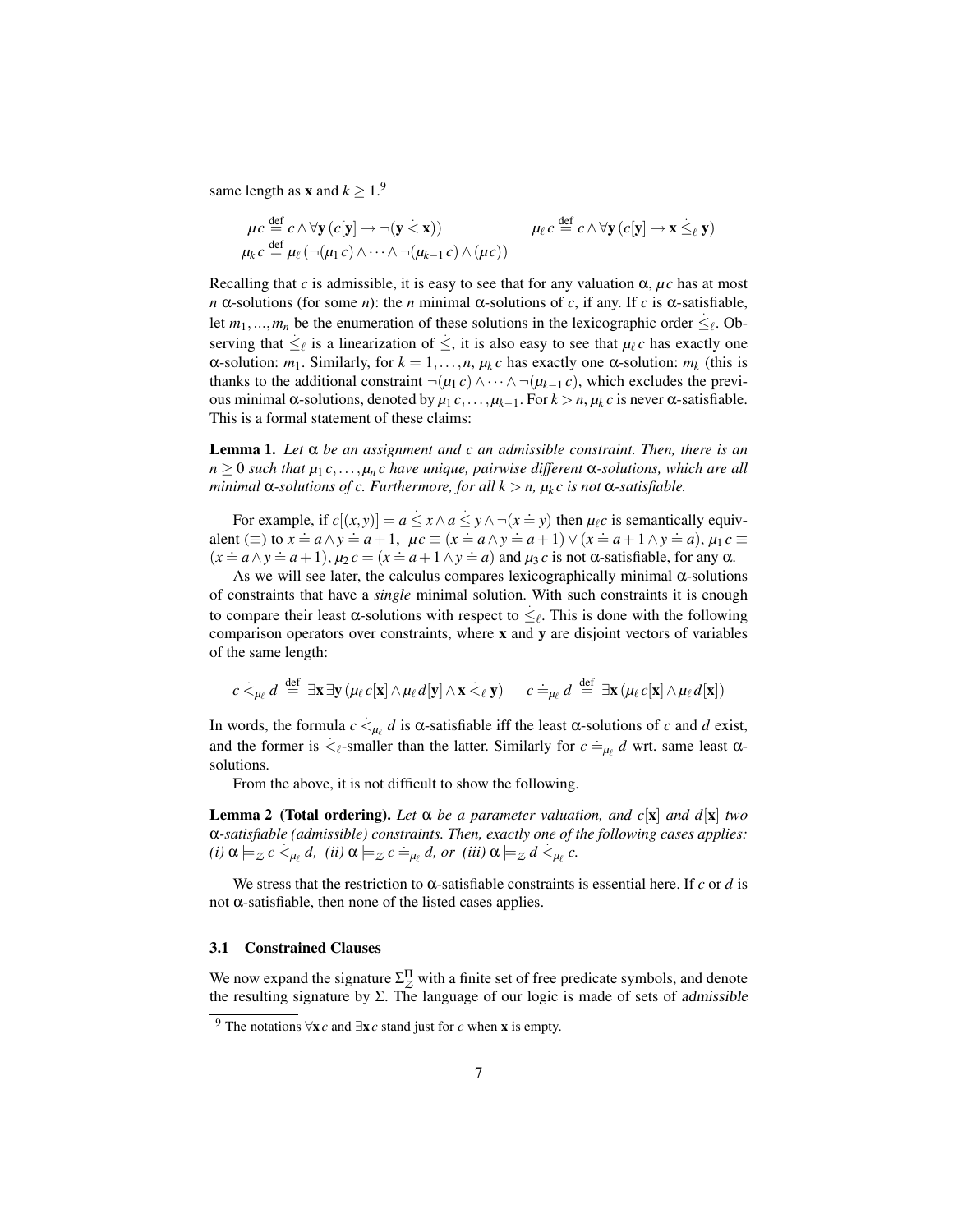constrained  $\Sigma$ -clauses, defined below. The semantics of the logic consists of all the expansions of the integer structure to the signature  $\Sigma$ , the  $\Sigma$ -expansions of  $\mathcal{Z}$ .

A normalized literal is an expression of the form  $(\neg)p(x)$  where p is a *n*-ary free predicate symbol of Σ and x is an *n*-tuple of *distinct* variables. We write *L*(x) to denote that *L* is a normalized literal whose argument tuple is *exactly* x.

A normalized clause is an expression  $C = L_1(\mathbf{x}_1) \vee \cdots \vee L_n(\mathbf{x}_n)$  where  $n \geq 0$  and each  $L_i(\mathbf{x}_i)$  is a normalized literal, called a *literal in C*. We write  $C(\mathbf{x})$  to indicate that *C* is a normalized clause whose variables are exactly **x**. We denote the empty clause by  $\Box$ .

A (constrained  $\Sigma$ -)clause  $D[x]$  is an expression of the form  $C(x) \leftarrow c$  with the free variables of *c* included in **x**. When *C* is  $\Box$  we call *D* a constrained empty clause. A clause  $C(\mathbf{x}) \leftarrow c$  is *LIA-(un)satisfiable* if there is an (no) Σ-expansion of the integer structure *Z* that satisfies  $\forall$ **x**( $c$  →  $C$ (**x**)). A set *S* of clauses and constraints is *LIA-(un)satisfiable* if there is an (no) Σ-expansion of *Z* that satisfies every element of *S*.

We will consider only *admissible clauses*, i.e., constrained clauses  $C(\mathbf{x}) \leftarrow c$  where (i)  $C \neq \Box$  and (ii) *c* is an admissible constraint. Condition (i) above is motivated by purely technical reasons. It is, however, no real restriction, as any clause  $\Box \leftarrow c$  in a clause set *S* can be replaced by *false*  $\leftarrow c$ , where *false* is a 0-ary predicate symbol not in *S*, once *S* has been extended with the clause  $\neg false \leftarrow \top$ .<sup>10</sup> Condition (ii) is the real restriction, needed to guarantee the existence of minimal solutions, as explained earlier. To simplify the presentation, we will further restrict ourselves to clauses with (trivially admissible) constrains of the form  $c[x] \wedge 0 \le x$ , where 0 is the tuple of all zeros. For brevity, in our examples we will sometimes leave the constraint  $0 \le x$  implicit.

## 4 Constrained Contexts

A context literal *K* is a pair  $L(x) \mid c$  where  $L(x)$  is a normalized literal and *c* is an (admissible) constraint with free variables included in **x**. We denote by  $\overline{K}$  the constrained literal  $\overline{L}(\mathbf{x}) \mid c$ , where  $\overline{L}$  is the complement of  $L$ .

A (constrained) context is a pair  $\Lambda \cdot \Gamma$  where  $\Gamma$  is a finite set of closed constraints and  $\Lambda$  is a finite set of context literals. We will implicitly identify the sets  $\Lambda$  with their closure under renamings of a context literal's free variables.

In terms of the semantic tree presentation in Figure 1, each branch there corresponds (modulo a detail explained below) to a context  $\Lambda \cdot \Gamma$ , where  $\Gamma$  are the parameter constraints along the branch and  $\Lambda$  are the constrained literals. In the discussion of Figure 1 we explained informally the meaning of parameter constraints and constrained literals. The purpose of this section is to provide a formal account for that.

Definition 3 (α-Covers, α-Extends). *Let* α *be a parameter valuation. A context literal*  $L(\mathbf{x}) \mid c_1 \alpha$ -covers *a context literal*  $L(\mathbf{x}) \mid c_2$  *if*  $\alpha \models_z \exists c_2$  *and*  $\alpha \models_z \forall (c_2 \rightarrow c_1)$ *.* 

*The literal*  $L(\mathbf{x}) \mid c_1 \alpha$ -extends  $L(\mathbf{x}) \mid c_2$  *if*  $L(\mathbf{x}) \mid c_1 \alpha$ -covers  $L(\mathbf{x}) \mid c_2$  *and*  $\alpha \models z$  $c_1 \doteq_{\mu_\ell} c_2$ . If  $\Gamma$  *is a set of closed constraints, L*(x) | *c*<sub>1</sub>  $\Gamma$ -extends *L*(x) | *c*<sub>2</sub> *if it*  $\alpha$ -extends *it* for all  $\alpha \in Mod(s(\Gamma))$ .

<sup>&</sup>lt;sup>10</sup> We will use  $\top$  and  $\bot$  respectively for the universally true and the universally false constraint.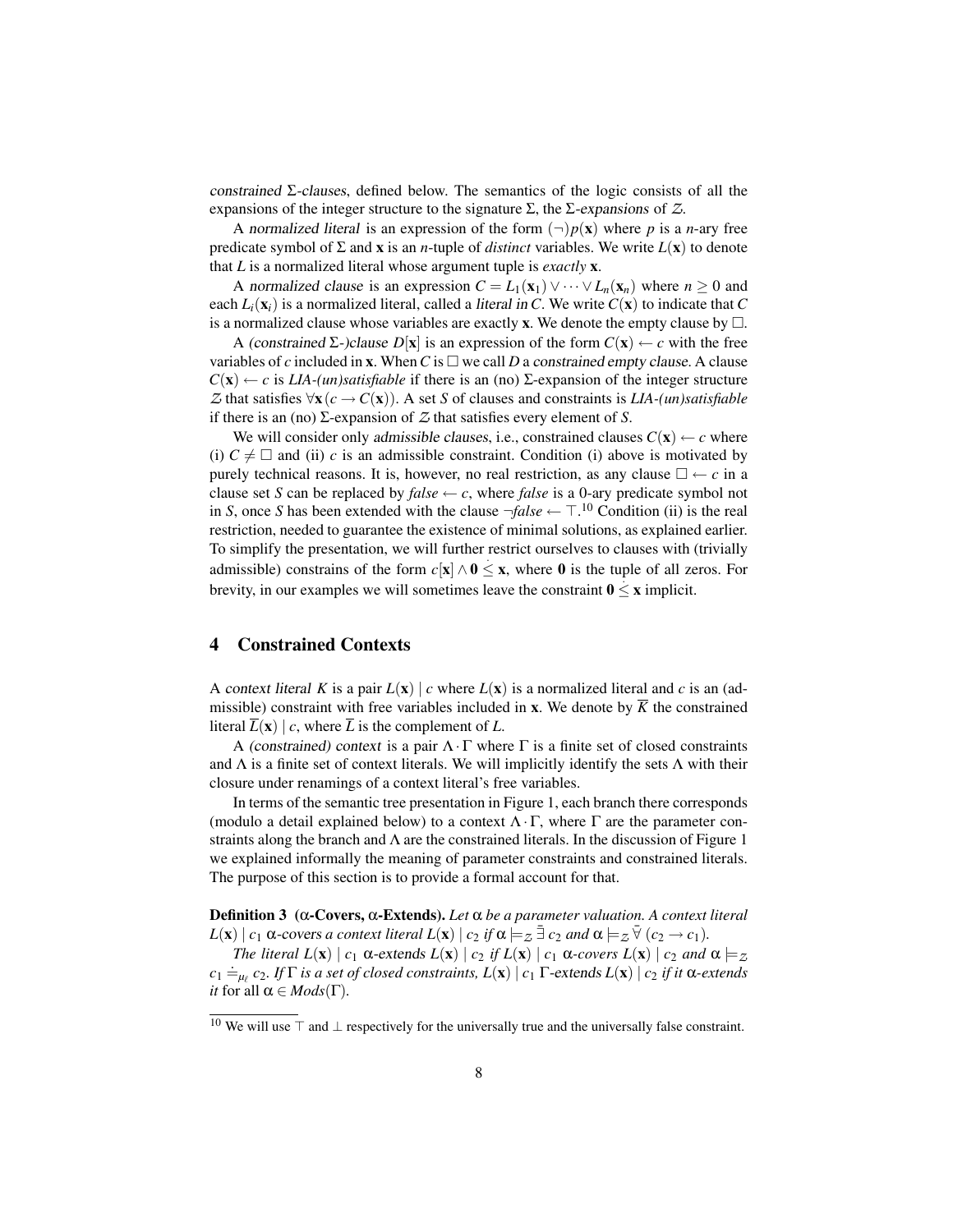For an unnormalized literal *L*(t) we say that *L*(x)  $|c_1(x)| \propto c$  *covers L*(t) if *L*(x) covers the normalized version of  $L(t)$ , i.e., the literal  $L(x) | \pi x (x = t[z/x])$  where z is a tuple of fresh variables.

The intention of the previous definition is to compare context literals with respect to their set of solutions for a fixed valuation  $\alpha$ . This is expressed basically by the second condition in the definition of  $\alpha$ -covers. For example,  $P(x) | a < x \alpha$ -covers  $P(x) | a+1 <$ . *x*, for any  $\alpha$ . The first condition ( $\alpha \models z \exists c_2$ ) is needed to exclude  $\alpha$ -coverage for trivial reasons, because  $c_2$  is not  $\alpha$ -satisfiable. Without it, for example,  $P(x) | x \doteq 2$  would  $\alpha$ -cover  $P(x) | x = a \land a = 5$  when, say,  $\alpha(a) = 3$ , which is not intended. But note that  $\alpha \not\models z \exists x (x = a \land a = 5)$  in this case. Also note that the two conditions  $\alpha \not\models z \exists c_2$  and  $\alpha \models_z \overline{\forall}$  ( $c_2 \rightarrow c_1$ ) in combination enforce that  $c_1$  is  $\alpha$ -satisfiable as well.

The notion of  $\alpha$ -extension is similar to that of  $\alpha$ -coverage, but applies to literals with the same least solutions only. For instance,  $P(x) | 0 \le x \land x < 7$   $\alpha$ -extends  $P(x)$  $0 \le x \wedge x < 3$ , and  $\alpha$ -covers it, for any  $\alpha$  (the least solution being 0 for both literals), and  $P(x) | 3 < x$   $\alpha$ -covers  $P(x) | 7 < x$  but does not  $\alpha$ -extend it.

The concepts introduced in the next three definitions allow us to associate a set of structures to each context satisfying certain well-formedness conditions.

Definition 4 (α-Produces). *Let* Λ *be a set of constrained literals and* α *a parameter valuation.* A context literal  $L(\mathbf{x}) \mid c_1 \alpha$ -produces a context literal  $L(\mathbf{x}) \mid c_2$  wrt.  $\Lambda$  *if* 

- *1.*  $L(\mathbf{x}) \mid c_1 \alpha$ -covers  $L(\mathbf{x}) \mid c_2$ , and
- 2. *there is no*  $\overline{L}(\mathbf{x}) \mid d$  *in*  $\Lambda$  *that*  $\alpha$ -covers  $\overline{L}(\mathbf{x}) \mid c_2$  *and such that*  $\alpha \models z c_1 \leq_{\mu_\ell} d$ .

*The set* Λ α-produces *a context literal K if some literal in* Λ α*-produces K wrt.* Λ*. A context*  $\Lambda \cdot \Gamma$  produces *K* if there is an  $\alpha \in Mod(s(\Gamma))$  such that  $\Lambda \alpha$ -produces *K*.

As an example, if  $\alpha(a) = 3$  then  $P(x) | 2 < x \alpha$ -produces  $P(5)$  wrt.  $\Lambda = \{\neg P(x) |$  $x = a \land a = 5$ . Observe that neither  $\alpha \models z (2 < x) <_{\mu} (x = a \land a = 5)$  holds nor does  $\neg P(x) \mid x = a \land a = 5$   $\alpha$ -cover  $\neg P(5)$ , as  $x = a \land a = 5$  is not  $\alpha$ -satisfiable. However, if  $\alpha(a) = 5$  then  $P(x) | 2 < x$  no longer  $\alpha$ -produces  $P(5)$  wrt.  $\Lambda$ , because now  $\alpha \models_{\mathcal{Z}} (2 < \alpha)$  $f(x) = 3$  and  $f(x) = 2 \times x$  ho longer  $\infty$  produces  $f(y)$  with  $f(x) = 2$ .

**Definition 5** (α-Contradictory). Let  $Λ \cdot Γ$  be a context and  $α \in Mods(Γ)$ . A context *literal*  $L(\mathbf{x}) | c$  *is* α-contradictory with  $\Lambda$  *if there is a context literal*  $L(\mathbf{x}) | d$  *in*  $\Lambda$  *such that*  $\alpha \models z \ c \doteq_{\mu_{\ell}} d$ . It is  $\Gamma$ -contradictory with  $\Lambda$  *if there is a*  $\overline{L}(\mathbf{x}) \mid d$  *in*  $\Lambda$  *such that*  $\Gamma \models z \ c \doteq_{\mu_{\ell}} d.$ 

*The literal L*(x)| *c is* contradictory with *the context* Λ·Γ *if it is* α*-contradictory with* Λ *for some* α ∈ *Mods*(Γ)*. The context* Λ·Γ *itself is* contradictory *if some context literal in* Λ *is contradictory with it.*

The notion of  $\Gamma$ -contradictory is based on equality of the least  $\alpha$ -solutions of the involved constraints for all  $\alpha \in Mod(s(\Gamma)$ . It underlies the abandoning of candidate models due to permanently falsified clauses in Section 2, which is captured precisely as *closing literals* in Definition 8 below.

We require our contexts not only to be non-contradictory but also to constrain each parameter to a finite subset of  $\mathbb{Z}$ . Furthermore, they should guarantee that the associated Σ-expansions of *Z* are total over tuples of natural numbers. All this is achieved with admissible contexts.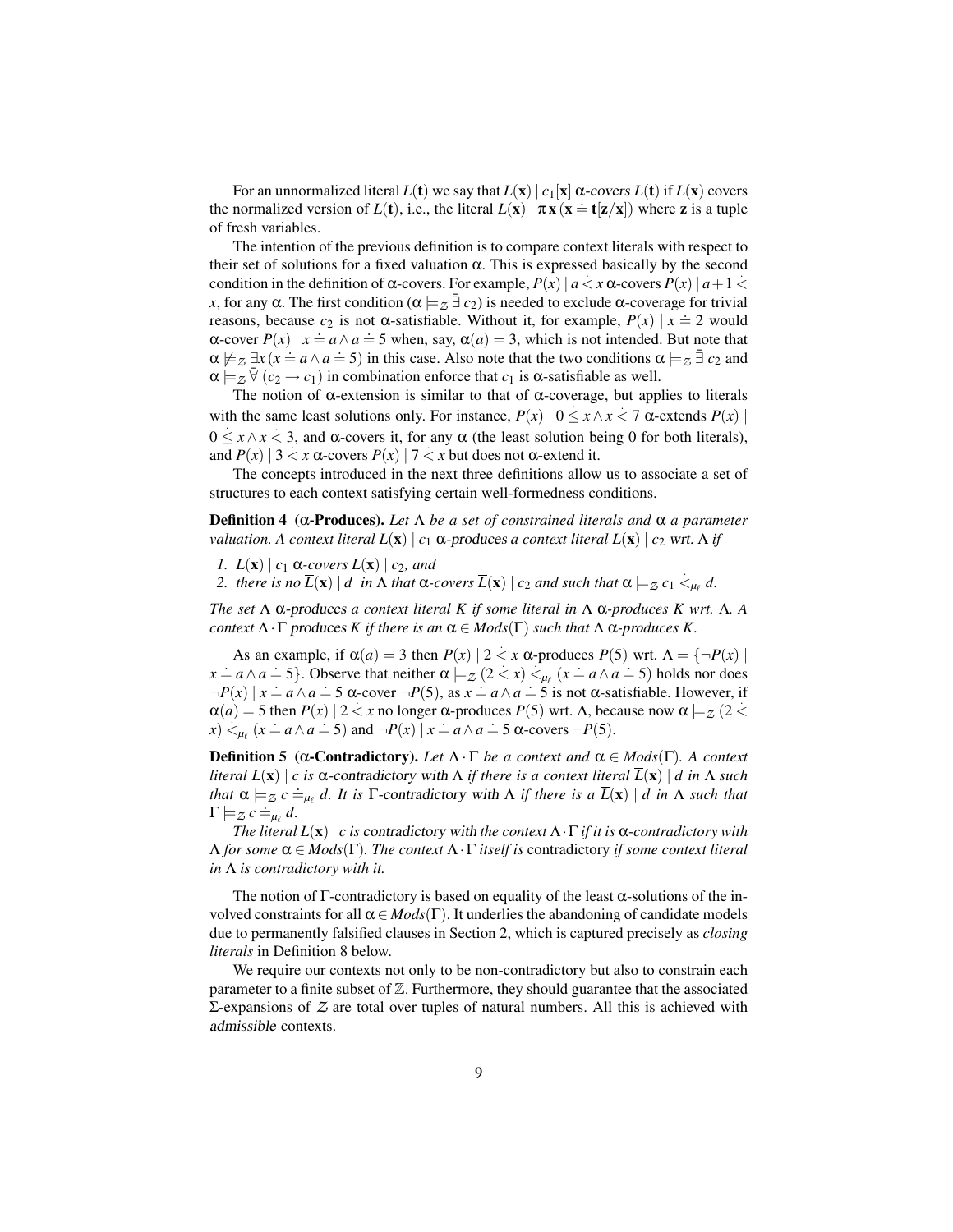#### Definition 6 (Admissible Γ, Admissible Context). *A context* Γ·Λ *is* admissible *if*

- *1.* Γ *is* admissible*, that is,* Γ *is satisfiable, and, for each parameter a in* Π*, there are integer constants*  $m, n \geq 0$  *such that*  $\Gamma \models a : [m..n]$ *.*
- *2. For each free predicate symbol P in*  $\Sigma$ *, the set*  $\Lambda$  *contains*  $\neg P(\mathbf{x}) \mid -1 \leq \mathbf{x}$ .
- *3.* Λ·Γ *is not contradictory.*<sup>11</sup>

Thanks to Condition 2 in the above definition, an admissible context  $\alpha$ -produces a literal  $\neg P(\mathbf{n})$  with **n** consisting of non-negative integer constants, if no other literal in the context  $\alpha$ -produces  $P(n)$ . Observe that admissible contexts  $\Lambda \cdot \Gamma$  may contain context literals whose constraint is not  $\alpha$ -satisfiable for some (or even all)  $\alpha \in Mod(s(\Gamma))$ . For those  $\alpha$ 's, such literals simply do not matter as their effect is null.

However, admissible contexts are always consistent in the sense that they cannot produce both a constraint literal  $L(\mathbf{x}) \mid c$  and its complement  $\overline{L}(\mathbf{x}) \mid c$ .

The following definition provides the formal account of the meaning of contexts announced at the beginning of this section.

**Definition 7 (Induced Structure).** Let  $\Gamma \cdot \Lambda$  be an admissible context and let  $\alpha \in \mathbb{R}$ *Mods*(Γ)*. The* Σ-structure  $Z_{Λ,α}$  induced by Λ and α *is the expansion of*  $Z$  *to all the symbols in* Σ *that interprets each parameter a as* α(*a*)*, and satisfies a positive ground literal*  $L(s)$  *iff*  $\Lambda$   $\alpha$ -produces  $L(s)$ .

The above consistency property and the presence of literals  $\neg P(\mathbf{x}) \mid -1 \leq \mathbf{x}$  in admissible contexts entails that, for every  $\alpha \in Mod(s(\Gamma), Z_{\Lambda,\alpha}$  satisfies a literal  $L(\mathbf{n})$  if and only if  $\Lambda$   $\alpha$ -produces  $L(n)$ , where **n** is a tuple of non-negative integer constants. Thus, Definition 7 connects syntax (α-productivity) to semantics (truth) in a one-to-one way.

In Section 2 we explained the derivation in Figure 1 as being driven by semantic considerations, to construct a model by successive branch extensions. The calculus' inference rules achieve that in their core by computing *context unifiers*.

**Definition 8** (Context Unifier). Let  $\Lambda \cdot \Gamma$  be an admissible context and  $D[\mathbf{x}] = L_1(\mathbf{x}_1) \vee$  $\cdots \vee L_k(\mathbf{x}_k) \leftarrow c[\mathbf{x}]$  *a constrained clause with free variables* **x**. A context unifier of *D* against Λ·Γ *is a constraint*

$$
d[\mathbf{x}] = d'[\mathbf{x}] \wedge \exists \mathbf{y} (\mathbf{y} \le \mathbf{x} \wedge \mu_j d'[\mathbf{y}]), \quad \text{where } d'[\mathbf{x}] = c[\mathbf{x}] \wedge c_1[\mathbf{x}_1] \wedge \cdots \wedge c_k[\mathbf{x}_k] \tag{1}
$$

*with each*  $c_i$  *coming from a literal*  $\overline{L_i}(\mathbf{x}_i) \mid c_i$  *in*  $\Lambda$ *, and*  $j \geq 1$ *.* 

*For each*  $i = 1, \ldots, k$ *, the context literal* 

$$
L_i(\mathbf{x}_i) | d_i, with d_i = \pi \mathbf{x}_i d \tag{2}
$$

*is a* literal of *the context unifier. The literal*  $L_i(\mathbf{x}_i) \mid d_i$  *is closing if*  $\Gamma \models z$   $c_i \doteq_{\mu_\ell} d_i$ . *Otherwise, it is a* ( $\alpha$ -)remainder literal (of *d*) *if there is an*  $\alpha \in Mod_S(\Gamma)$  *such that*  $\alpha \models z \ c_i \leq_{\mu_\ell} d_i$  (equivalently, such that  $\alpha \not\models z \ c_i \doteq_{\mu_\ell} d_i$  and  $d_i$  is  $\alpha$ -satisfiable)<sup>12</sup>.

*The context unifier d is* closing *if each of its literals is closing. It is* (α-)productive *if for each i* = 1,..., *k, the context literal Li*(x*i*) | *c<sup>i</sup>* α*-produces Li*(x*i*) | *d<sup>i</sup> wrt.* Λ *for some*  $\alpha \in Mod(s(\Gamma)).$ 

<sup>&</sup>lt;sup>11</sup> Equivalently, for every  $\alpha \in Mods(\Gamma)$  and every pair of context literals  $L(\mathbf{x}) \mid c$  and  $\overline{L}(\mathbf{x}) \mid d$  in  $A$ , it is *not* the case that  $α \models z c \models_{\mu_{\ell}} d$ .

<sup>&</sup>lt;sup>12</sup> Observe that if  $d_i$  is  $\alpha$ -satisfiable so are  $d$  and  $c_i$ .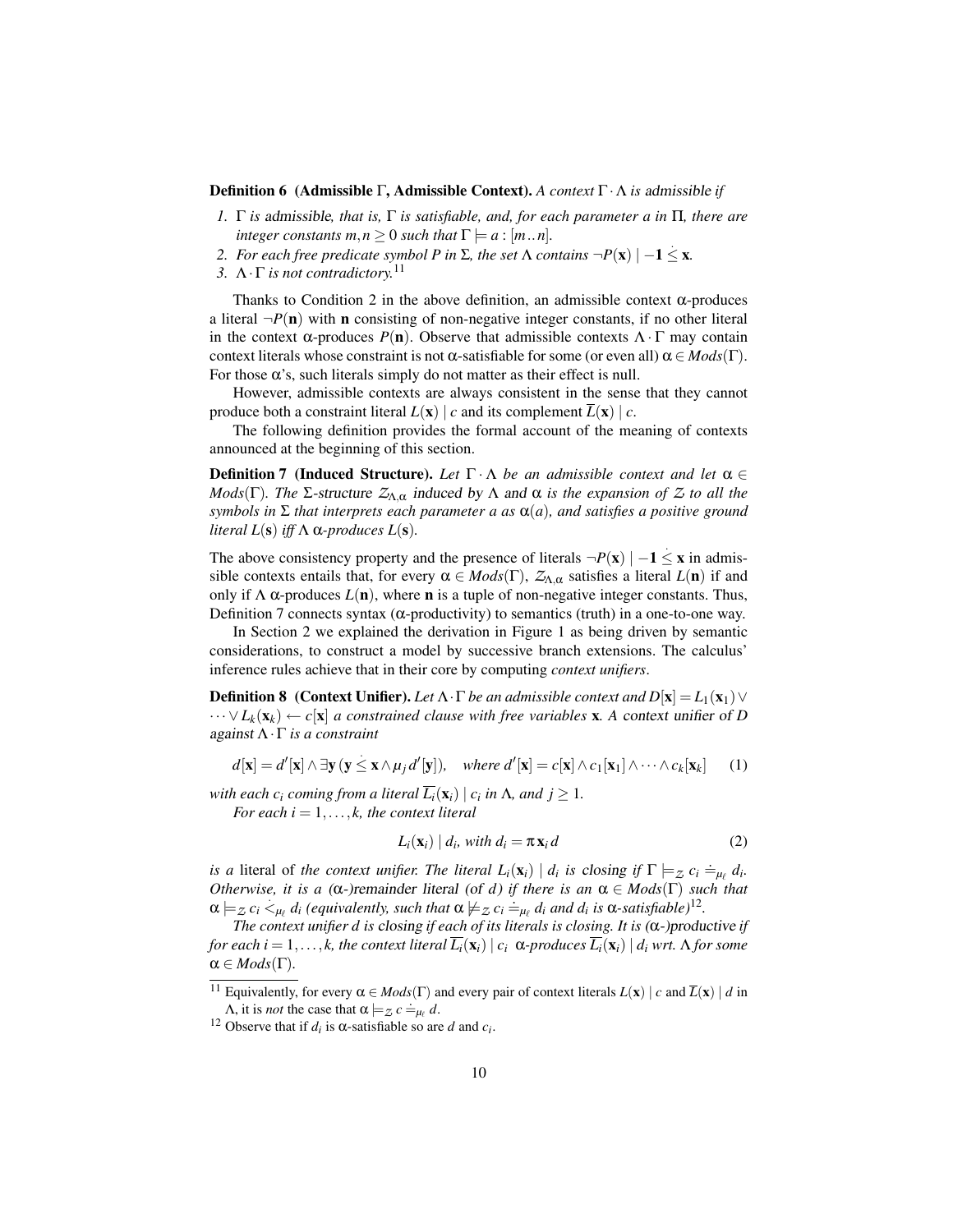The constraint *d* in (1) can be perhaps best understood as follows. Its component  $d' = c[\mathbf{x}] \wedge c_1[\mathbf{x}_1] \wedge \cdots \wedge c_k[\mathbf{x}_k]$  denotes any simultaneous solution of *D*'s constraint and the constraints coming from pairing each of *D*'s literal with a context literal with same predicate symbol but opposite sign. The component  $\mu_j d'[\mathbf{y}]$  denotes the  $j<sup>th</sup>$  minimal solution of  $d'$ , which bounds from below the solutions of  $d$ . A simple, but important consequence (for completeness) is that for any  $\alpha$  and concrete solution **m** of  $d'$ ,  $j$  can be always chosen so that  $d[\mathbf{m}]$  is  $\alpha$ -satisfied. As a special case, when **m** is the *j*-th minimal solution of  $d'$ , it is also the least solution of *d*. Regarding  $d_i$  in (2), for any  $\alpha$ , the set of  $\alpha$ -solutions of  $d_i$  is the projection over the vector  $\mathbf{x}_i$  of the solutions of  $d$ .

A formal statement of the above is expressed by the following lemma.

**Lemma 9** (Lifting). Let  $\Lambda \cdot \Gamma$  be an admissible context,  $\alpha \in Mods(\Gamma), D[\mathbf{x}] = L_1(\mathbf{x}_1) \vee$ ··· ∨*Lk*(x*k*) ← *c*[x] *with k* ≥ 1 *a constrained clause, and* m *a vector of constants from* Z*. If Z*Λ,<sup>α</sup> *falsifies D*[m]*, then there is an* α*-productive context unifier d of D against* Λ·Γ *where* m *is an* α*-solution of d.*

As an example (with no parameters, for simplicity), let  $d' = c[x_1, x_2] \wedge c_1[x_1] \wedge c_2[x_2]$ where  $c = \neg(x_1 \doteq x_2)$ ,  $c_1 = 1 \le x_1$ , and  $c_2 = 1 \le x_2$ . Then, the (unique) solution of  $\mu_j d'$  for  $j = 1$  is (1,2); for  $j = 2$  it is (2,1). By fixing  $j = 1$  now let us commit to  $(1,2)$ . Then the solutions of  $d_1$  are  $(1), (2), \ldots$  and the solutions of  $d_2$  are  $(2), (3), \ldots$ The least solution of  $d_1$ , (1), coincides with the projection over  $x_1$  of the commited minimal solution  $(1,2)$ . Similarly for  $d_2$ . This is no accident and is crucial in proving the soundness of the calculus. It relies on the property that the least (individual) solutions of all the  $d_i$ 's are, in combination, the least solution of  $d$ —which is in turn the first minimal solution of  $d'$ . In the example, the least solutions of  $d_1$  and  $d_2$  are 1 and 2, respectively, and combine into (1,2), the least solution of *d*.

We stress that all the notions in the above definition are effective thanks to the decidability of LIA. A subtle point here is the choice of  $j$  in (1), as  $j$  is not bounded  $a$ *priori*. However, all these notions hold only if *d<sup>i</sup>* is α-satisfiable for some or all (finitely) many choices of  $\alpha \in Mod(s(\Gamma))$ , and that  $d_i$  becomes  $\alpha$ -unsatisfiable if *j* exceeds the number of minimal  $\alpha$ -solutions of  $d_i$ . By this argument, the possible values for *j* are effectively bounded.

*Example 10.* Consider the context  $\{P(x) | a \lt x\} \cdot \{a : [1..10], b : [1..10]\}$  and the input clause  $\neg P(x) \leftarrow b \lt x$ . The context corresponds to the left branch in Figure 1b. There is a context unifier, for any  $j \ge 1$ ,  $d = a < x \land b < x \land \exists y (y \le x \land \mu_j (a < y \land b < y))$ . Its literal is  $K' = \neg P(x) | d_1$ , where  $d_1 = \pi x d (= d)$ . The constraint  $(a < y \land b < y)$  has a unique minimal  $\alpha$ -solution, which is also its least  $\alpha$ -solution. Thus, *d* is equivalent to  $a \le x \land b \le x$ , obtained with  $j = 1$ . It is closing if  $\Gamma \models_{\mathcal{Z}} (a \le x) \models_{\mu_{\ell}} d_1$ , which is equivalent to  $\Gamma \models z \neg (a < b)$ . That is not the case, i.e. there is an  $\alpha \in Mod_S(\Gamma)$  that satisfies  $a < b$ . According to Definition 8 then, *K'* is a remainder literal of *d*. Indeed, it can be verified then that  $\alpha \models_{\mathcal{Z}} (a < x) <_{\mu_{\ell}} (a < x \land b < x)$ .

# 5 The Calculus

The inference rules of the calculus are defined over triples, sequents, of the form  $\Lambda \cdot \Gamma \vdash$  $\Phi$  where  $\Lambda \cdot \Gamma$  is an admissible context and  $\Phi$  is a set of constrained clauses. Intuitively,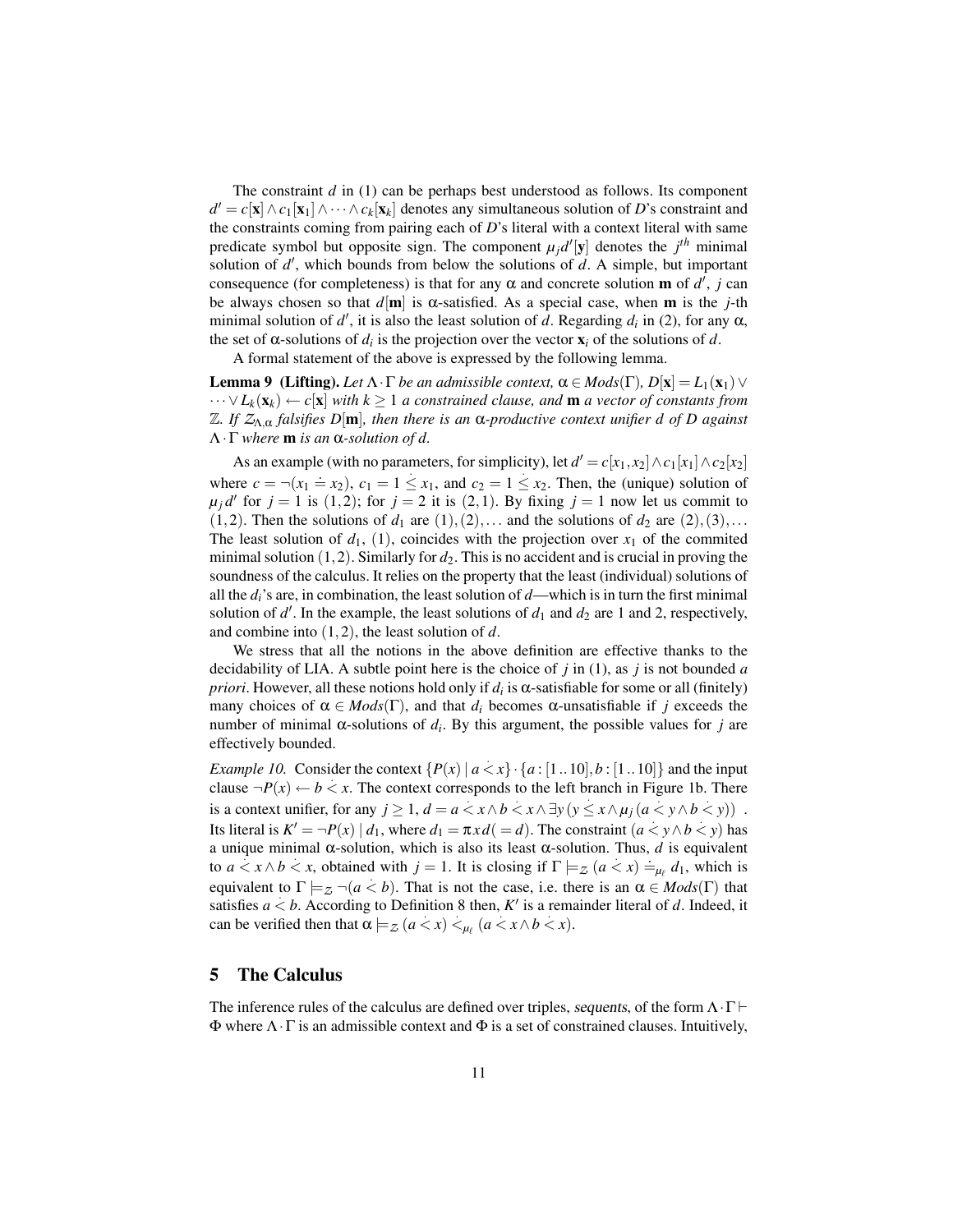an antecedent  $\Lambda \cdot \Gamma$  corresponds to a branch in the semantic tree presentation in Section 2 and always denotes *a set* of candidate models for Φ, the Σ-structures induced by Λ and  $\alpha \in Mod(s(\Gamma)$  (Def. 7).

The calculus derives a tree of sequents with the goal of incrementally modifying the candidate models until they *evolve*, so to speak, into a set of models of Φ. More precisely, a *derivation* of Γ and Φ starts with a tree with a root node only, which is labeled with the sequent  $\Lambda_0 \cdot \Gamma \vdash \Phi$ , where  $\Lambda_0$  contains (only) the constraint literal ¬*p*(x)| −1 ≤ x for each free predicate symbol *p* in Σ. It then applies the derivation rules defined below to grow that tree, by applying a rule at a time to a leaf of the tree and extending it with the conclusions in the expected way. See [6] for a formal definition.

Context unifiers play a crucial role in the evolution of  $\Lambda \cdot \Gamma$ . To illustrate their use, consider a sequent  $\Lambda \cdot \Gamma \vdash \Phi$ . If for some  $\alpha \in Mod(s(\Gamma))$  the structure  $\mathcal{Z}_{\Lambda,\alpha}$  induced by Λ and α falsifies Φ, it must falsify a "ground" instance *D*[m] of some clause *D* in Φ. As shown in [6], this implies the existence of an  $\alpha$ -productive context unifier *d* of *D* against  $\Lambda \cdot \Gamma$  where **m** is an  $\alpha$ -solution of d.

If *d* has an α-remainder literal  $K_i' = L(\mathbf{x}_i) \mid d_i$  not contradictory with the context, the problem with *D*[**m**] can be fixed by adding  $K_i'$  to  $\Lambda$ . In fact, if **m**<sub>*i*</sub> is the projection of **m** over  $\mathbf{x}_i$ , then  $K_i^{\prime}$  will  $\alpha$ -produce  $L_i(\mathbf{m}_i)$  in the new context, as its least solution is no greater than  $\mathbf{m}_i$ .<sup>13</sup> That will make the new  $Z_{\Lambda,\alpha}$  satisfy  $L_i(\mathbf{m}_i)$  and so  $D[\mathbf{m}]$  as well. This is essentially what the calculus does to  $\Lambda \cdot \Gamma \vdash \Phi$  with the rules Split(*d*) or Extend(*d*) introduced below. If each  $\alpha$ -remainder literal of  $d$  is contradictory with the context, it will be β-contradictory with Λ for one or more  $\beta \in Mods(\Gamma)$ . Then, it is necessary to strengthen Γ to eliminate the offending β's, which is achieved with the Domain Split(*d*) rule. Strengthening Γ either makes Split(*d*) or Extend(*d*) applicable to an α-remainder literal of *d* or turns all literals of *d* into closing ones. In the latter case, the calculus will close the corresponding branch with the  $C \text{lose}(d)$  rule.

The  $M\mathcal{E}(LIA)$  calculus has four derivation rules. The application of these rules is subject to certain fairness criteria, explained later. In the rules, the notation Φ,*D* abbreviates  $\Phi \cup \{D\}$ . (Similarly for  $\Lambda$ , K and  $\Gamma$ , c.)

$$
\text{Close}(d) \quad \frac{\Lambda \cdot \Gamma \vdash \Phi, D}{\Lambda \cdot \Gamma \vdash \Phi, D, \Box \leftarrow \top} \text{ if } \begin{cases} (\Box \leftarrow \top) \notin \Phi \cup \{D\}, \text{ and} \\ d \text{ is a closing context unifier of } D \text{ against } \Lambda \cdot \Gamma. \end{cases}
$$

This rule recognizes that the context not only falsifies some input clause *D* but is also unfixable, and adds the empty clause as a marker for that.

Split(*d*)  
\n
$$
\frac{\Lambda \cdot \Gamma \vdash \Phi, D}{(\Lambda, L_i | d_i) \cdot \Gamma \vdash \Phi, D \quad (\Lambda, \overline{L_i} | d_i) \cdot \Gamma \vdash \Phi, D}
$$
\nif  $\begin{cases} d \text{ is a context unifier of } D \text{ against } \Lambda \cdot \Gamma, \\ L_i | d_i \text{ is a remainder literal of } d, \text{ and} \\ \text{neither } L_i | d_i \text{ nor } \overline{L_i} | d_i \text{ is contradictory} \\ \text{with } \Lambda \cdot \Gamma. \end{cases}$ 

This rule, analogous to the main rule of the DPLL procedure, derives one of two possible sequents non-deterministically. The left-hand side conclusion chooses to fix the context by adding  $L_i \, | \, d_i$  to  $\Lambda$ . The right-hand side branch is needed for soundness, in case the left-hand side fix leads to an application of Close. It causes progress in the derivation by making  $L_i | d_i$   $\Gamma$ -contradictory with the context, which forces the calculus to consider other alternatives to  $L_i | d_i$ .

<sup>&</sup>lt;sup>13</sup> This is the analogous of "lifting" in a Herbrand-based theorem proving.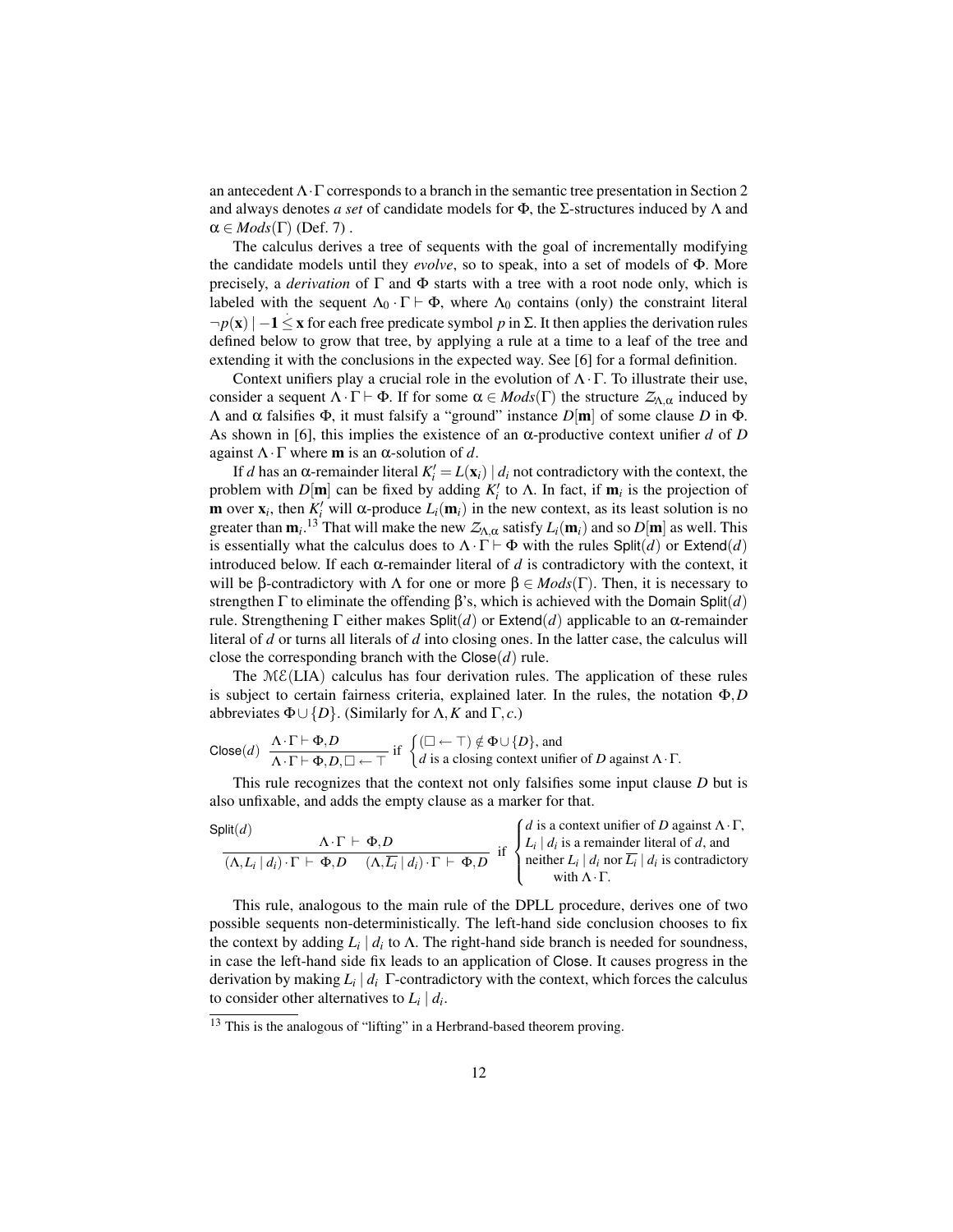Extend(*d*)  $\frac{\Lambda \cdot \Gamma}{\left(\Lambda \cdot \Sigma + \Lambda\right) \cdot \Sigma + \Sigma \cdot \Sigma}$  $(\Lambda, L_i | d_i) \cdot \Gamma \vdash \Phi, D$  if  $\sqrt{ }$  $\int$  $\overline{a}$ *d* is a context unifier of *D* against Λ·Γ,  $L_i \mid d_i$  is a remainder literal of *d*,  $\overline{L_i}$  |  $d_i$  is  $\Gamma$ -contradictory with  $\Lambda$ , and there is no *K* in  $\Lambda$  that  $\Gamma$ -extends  $L_i \mid d_i$ .

This rule can be seen as a one-branched Split. If  $\overline{L_i} \mid d_i$  is  $\Gamma$ -contradictory with  $\Lambda$ , the only way to fix the context is to add  $L_i | d_i$  to it. Its last precondition is a redundancy test—which also prevents a repeated application of the rule with the same literal. .

To illustrate the need of Extend, suppose  $\Lambda = \{\neg P(x) \mid -1 \leq x, P(x) \mid x : [1..5]\},\$  $\Gamma = \emptyset$  and  $D = P(x) \leftarrow x : [1..7]$ . The clause *D* is falsified in the (single) induced interpretation<sup>14</sup>. Adding  $P(x) | x : [1..7]$  to  $\Lambda$  will fix the problem. However, Split cannot be used for that since  $\neg P(x) | x : [1..7]$  is Γ-contradictory with Λ—for having the same least solution, 1, as the constraint of  $P(x) | x : [1..5]$ . Extend will do instead.

 $\lambda$ .

| Domain Split $(d)$                                                                                                                |                                                                                                                                                                                     |
|-----------------------------------------------------------------------------------------------------------------------------------|-------------------------------------------------------------------------------------------------------------------------------------------------------------------------------------|
| $\Lambda \cdot \Gamma \vdash \Phi D$                                                                                              | <i>d</i> is a c.u. of <i>D</i> against $\Lambda \cdot \Gamma$ ,<br>there is a literal $L_i   d_i$ of <i>d</i> , and<br>there is $\overline{L_i}   c$ or $L_i   c$ in $\Lambda$ s.t. |
| $\Lambda\cdot(\Gamma,c\doteq_{\mu_\ell}d_i)\;\vdash\;\Phi,D\quad\Lambda\cdot(\Gamma,\neg(c\doteq_{\mu_\ell}d_i))\;\vdash\;\Phi,D$ | $\alpha \models_{\mathcal{Z}} c =_{\mu_{\ell}} d_i$<br>for some $\alpha \in Mods(\Gamma)$ , and                                                                                     |
|                                                                                                                                   |                                                                                                                                                                                     |
|                                                                                                                                   | $\Gamma \not\models_{\mathcal{Z}} c \doteq_{\mu_{\ell}} d_i.$                                                                                                                       |

The purpose of this rule is to enable later applications of the other rules that are not applicable to the current context. It does that by partitioning the current *Mods*(Γ) in two non-empty parts.

It is not too difficult to see that the derivation rules are mutually exclusive, in the sense that for a given sequent at most one of them is applicable to the same clause *D*, context unifier *d*, and literal of *d*.

In [6] we introduce another optional rule, Ground Split, that adds another, more flexible, way to do case analysis on the parameters. The rule can improve efficiency in particular when paired with a suitable quantifier elimination procedure for LIA. In that case, one can replace each potential application of Domain Split, which would add a constraint  $[\neg](c \neq_{\mu} d_i)$  to  $\Gamma$ , with one application of Ground Split, which splits on a ground constraint *l* that entails  $c =_{\mu_{\ell}} d_i$  and is computed from it by the QE procedure. The net effect is that  $\Gamma$  grows only with ground literals, making tests involving it considerably cheaper—at the cost of an increased number of splits for Γ.

### 5.1 Soundness and Completeness

Proposition 11 (Soundness). *For all admissible clause sets* Φ *and admissible sets of closed constraints* Γ*, if there is a derivation of* Φ *and* Γ *that ends in a tree containing* ← > *in each of its leaf nodes, then* Γ∪Φ *is LIA-unsatisfiable.*

In essence, and leaving  $\Gamma$  aside, the proof is by first deriving a binary tree over ground, parameter-free literals that reflects the applications of the derivation rules in the construction of the given refutation tree. For instance, a Split application with its new constraint literal  $L(x)$  *c* in the left context gives rise to the literal  $L(m)$ , where **m** is the least α-solution of *c* for a given α. In the resulting tree neighbouring nodes will be labelled

<sup>&</sup>lt;sup>14</sup> Because, for instance,  $\neg P(6)$  is true in it.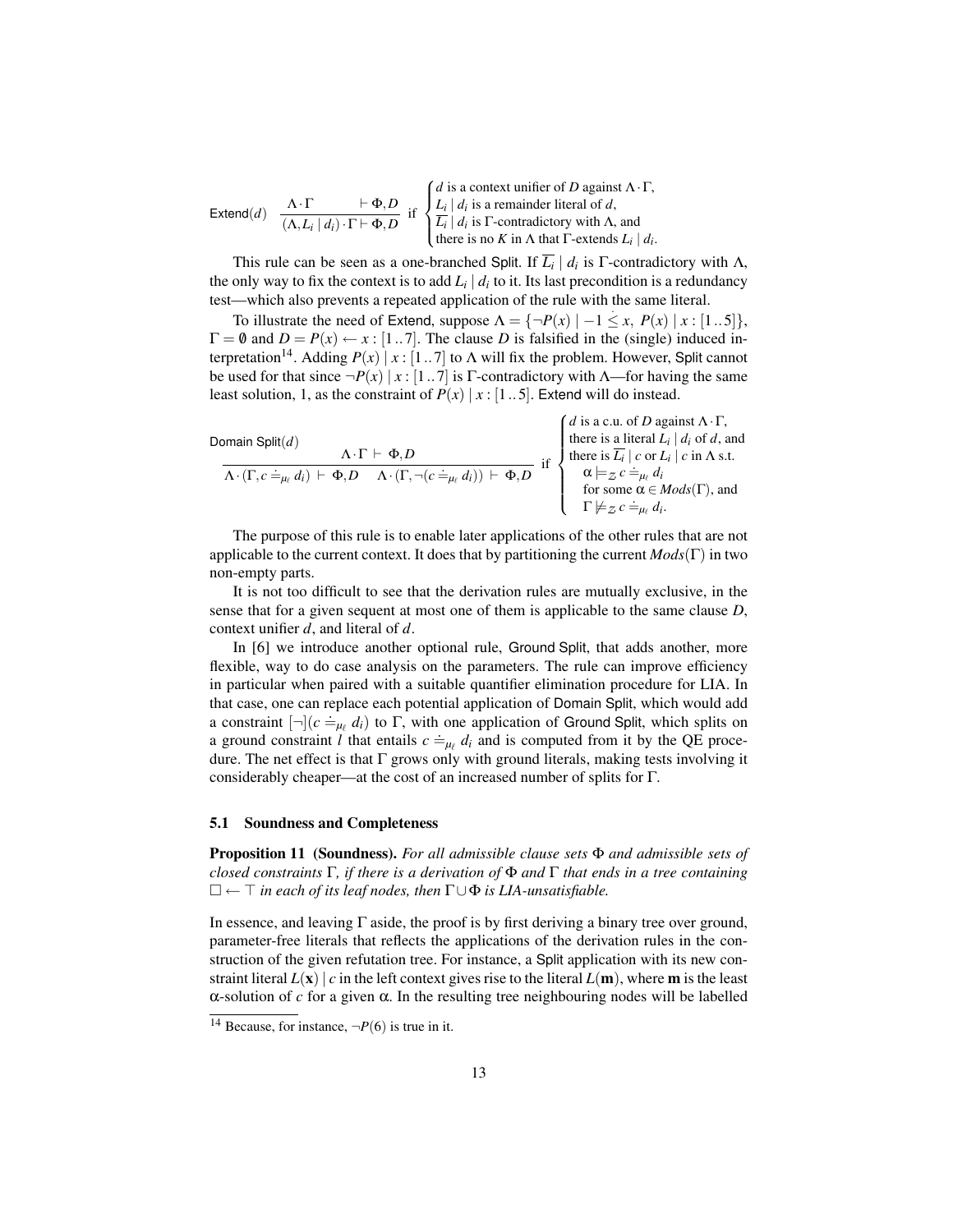with complementary literals, like  $L(\mathbf{m})$  and  $\neg L(\mathbf{m})$ . In the second step it is shown that this binary tree is closed by ground instances from the input set. It is straightforward then to argue that  $\Phi \cup \Gamma$  is LIA-unsatisfiable.

To prove the calculus' completeness requires to introduce several technical notions. Again we refer to the long version of this paper [6] for that, and provide a brief summary here only. One of these notions is that of an *exhausted branch*, in essence, a (limit) derivation tree branch that need not be extended any further. It is based on the notion of *redundant context unifiers*.

Definition 12 (Redundant Context Unifier). *Let* Λ<sup>1</sup> · Γ<sup>1</sup> *and* Λ<sup>2</sup> · Γ<sup>2</sup> *be admissible contexts,*  $\alpha \in Mods(\Gamma_1)$  *and D a clause.* A *context unifier d of D against*  $\Lambda_1 \cdot \Gamma_1$  *is* α-redundant in  $Λ_2 \cdot Γ_2$  *if* 

*1.* Λ<sup>2</sup> α*-produces some literal of d, or*

2.  $Mods(\Gamma_2) \subseteq Mods(\Gamma_1)$ 

*We say that d is redundant in*  $\Lambda_2 \cdot \Gamma_2$  *if it is*  $\alpha$ *-redundant in*  $\Lambda_2 \cdot \Gamma_2$  *for all*  $\alpha \in Mod(s(\Gamma))$ *.* 

If condition (1) applies then the interpretation induced by  $Λ_2$  and α will already satisfy *D*, and there is no point considering a derivation rule application based on that *d*. Condition (2) allows us to discard an existing derivation rule application when the constraints in Γ are strengthened.

Now, an *exhausted (limit) branch* (i) has the property that whenever Split, Extend or Domain Split is applicable to some of its sequents, based on an α-productive context unifier, then this context unifier is  $\alpha$ -redundant in the context of some later sequent (a sequent more distant from the root), (ii) cannot be applied Close to, and (iii) does not contain  $\square \leftarrow \top$ . Finally, in *fair derivations* each leaf node of some derived tree contains  $\square \leftarrow \top$  or its limit tree has an exhausted branch.

Fair derivations in the sense above exist and are computable for any set of  $\Sigma$ -clauses. A naive fair proof procedure, for instance, grows a branch until the above conditions (ii) and (iii) are violated, and turns to another branch to work on, if any, or otherwise applies the next Split, Extend or Domain Split taken from a FIFO queue, unless its context unifier is redundant. A similar proof procedure has been described for the  $M\mathcal{E}$  calculus in [5].

The following is our main result (see [6] for a more precise statement and proof).

Theorem 13 (Completeness). *For every fair derivation of* Φ *and* Γ*, the (limit) context of every exhausted branch of its limit tree induces a LIA-model of* Φ∪Γ*.*

Note that this result includes a proof convergence result, that *every* fair derivation of an unsatisfiable clause set is a refutation. In practical terms, it implies that as long as a derivation strategy guarantees fairness, the order of application of the rules of the calculus is irrelevant for proving an input clause set unsatisfiable, giving to the  $M\mathcal{E}(LIA)$ calculus the same flexibility enjoyed by the DPLL calculus at the propositional level.

An interesting special case arises when the exhausted branch in Theorem 13 is finite. The branch then readily provides a model of the input clause set.

### 6 Conclusions and Further Work